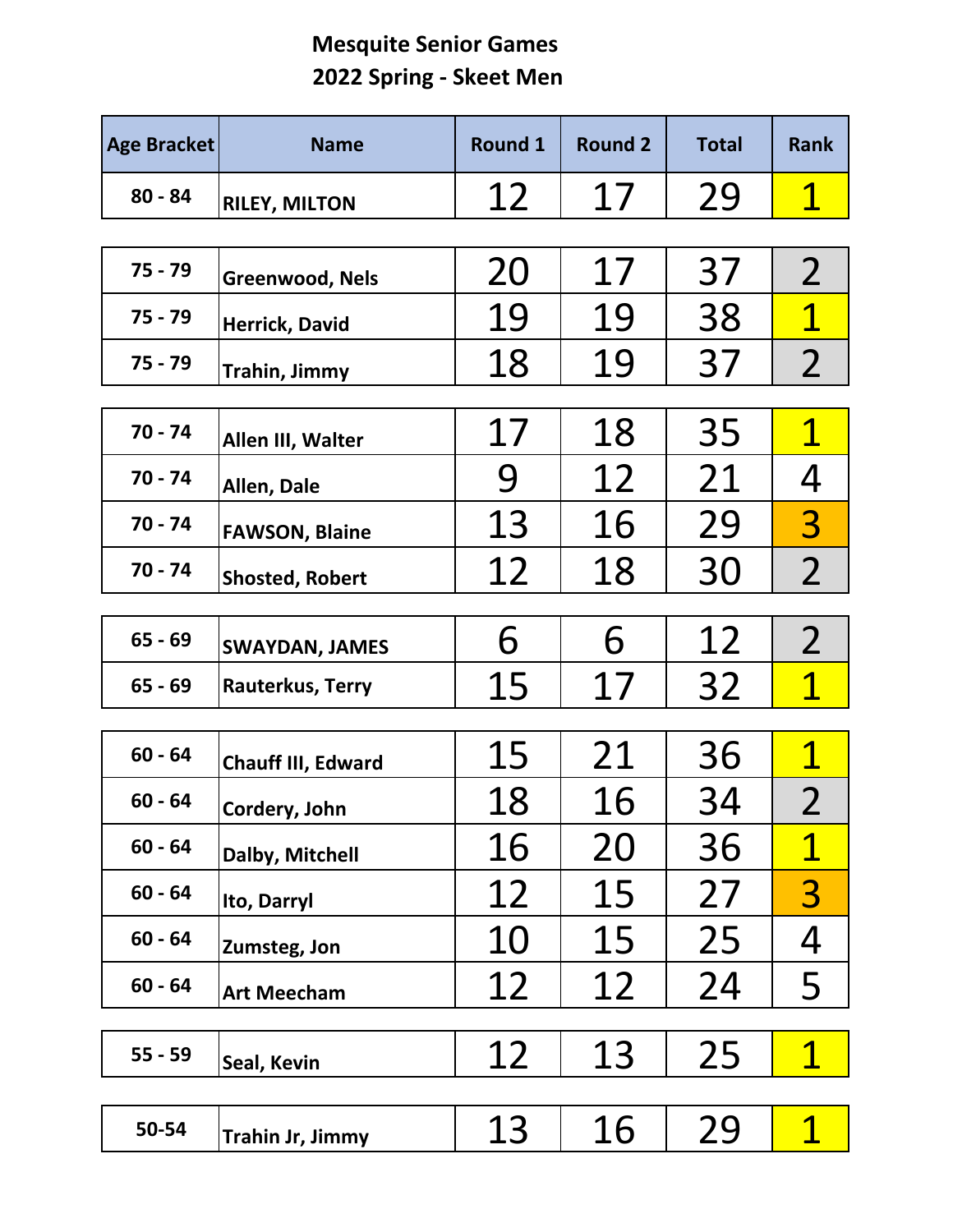## **Mesquite Senior Games Spring ‐ Trap Men**

| <b>Age Bracket</b> | <b>Name</b>            | <b>Round 1</b> | <b>Round 2</b> | <b>Total</b> | <b>Rank</b>    |
|--------------------|------------------------|----------------|----------------|--------------|----------------|
| $80 - 84$          | <b>RILEY, MILTON</b>   | 20             | 16             | 36           | 1              |
|                    |                        |                |                |              |                |
| $75 - 79$          | <b>Greenwood, Nels</b> | 19             | 15             | 34           | 3              |
| $75 - 79$          | Herrick, David         | 13             | 17             | 30           | 4              |
| $75 - 79$          | Stephensen, Jerry      | 20             | 19             | 39           | $\mathbf 1$    |
| $75 - 79$          | Trahin, Jimmy          | 19             | 17             | 36           | $\overline{2}$ |
| $70 - 74$          |                        | 18             | 16             | 34           | $\overline{2}$ |
|                    | Allen III, Walter      |                |                |              |                |
| $70 - 74$          | Allen, Dale            | 16             | 14             | 30           | $\overline{3}$ |
| 70 - 74            | <b>FAWSON, Blaine</b>  | 23             | 19             | 42           | $\mathbf 1$    |
|                    |                        |                |                |              |                |
| $65 - 69$          | <b>SWAYDAN, JAMES</b>  | 8              | 5              | 13           | $\overline{2}$ |
| $65 - 69$          | Rauterkus, Terry       | 15             | 12             | 27           | $\mathbf 1$    |
|                    |                        |                |                |              |                |
| $60 - 64$          | Chauff III, Edward     | 13             | 21             | 34           | $\overline{2}$ |
| $60 - 64$          | Cordery, John          | 18             | 14             | 32           | 3              |
| $60 - 64$          | Dalby, Mitchell        | 18             | 20             | 38           | $\mathbf 1$    |
| $60 - 64$          | Ito, Darryl            | 14             | 13             | 27           | 5              |
| $60 - 64$          | Zumsteg, Jon           | 19             | 12             | 31           | 4              |
| $60 - 64$          | Meecham, Art           | 14             | 12             | 26           | 6              |
|                    |                        |                |                |              |                |
| $55 - 59$          | Seal, Kevin            | 15             | 17             | 32           | $\mathbf 1$    |
|                    |                        |                |                |              |                |
| 50-54              | Trahin Jr, Jimmy       | 18             | 16             | 34           |                |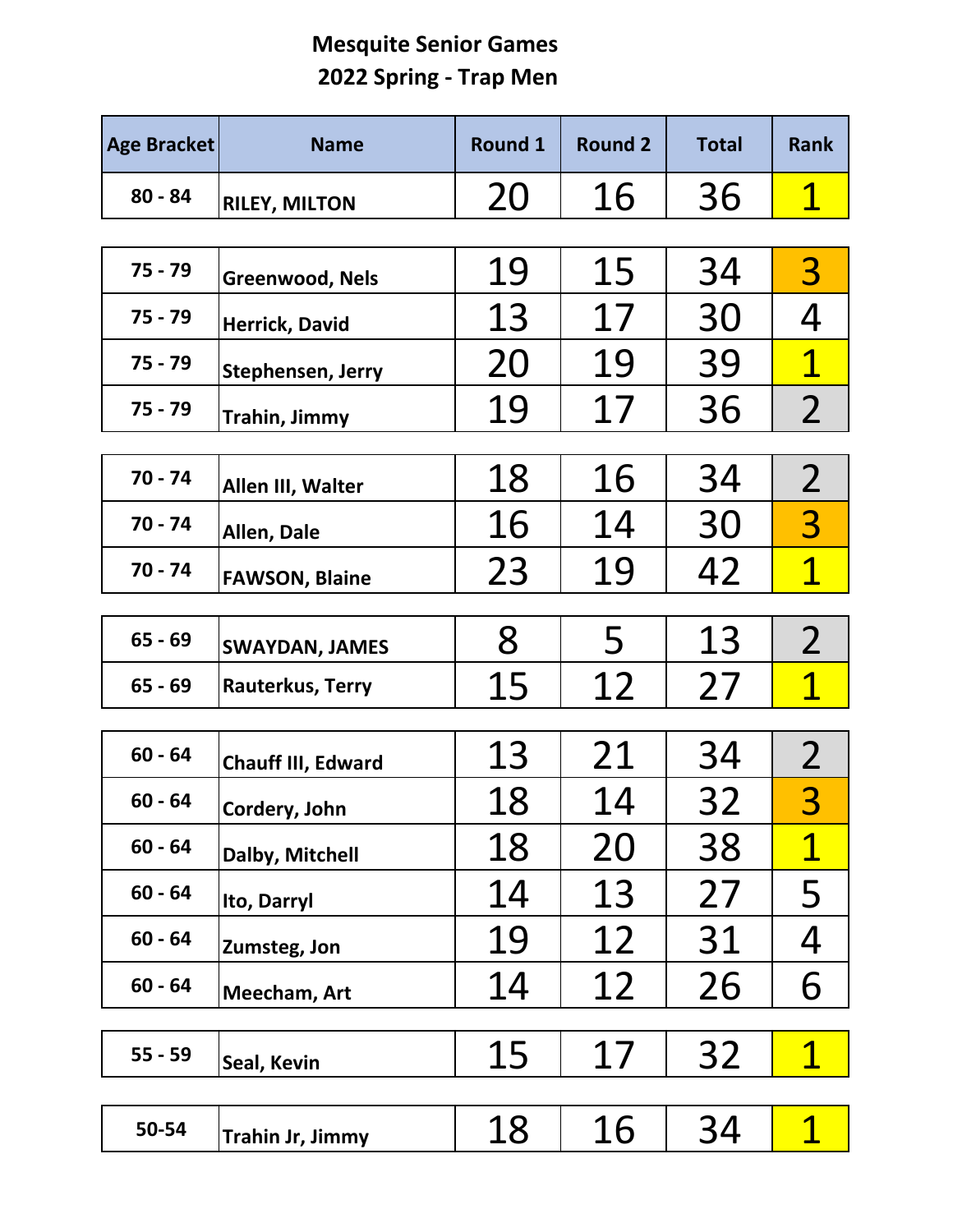## **Mesquite Senior Games Spring ‐ Men Sporting Clays**

| <b>Age Bracket</b> | <b>Name</b>               | <b>Score</b> | <b>Rank</b>             |
|--------------------|---------------------------|--------------|-------------------------|
| $80 - 84$          | <b>Riley, Milton</b>      | 38           | <u>1</u>                |
| 75 - 79            | Greenwood, Nels           | 46           | $\overline{2}$          |
| $75 - 79$          | Herrick, David            | 35           | 3                       |
| 75 - 79            | Trahin, Jimmy             | 33           | 4                       |
| 75 - 79            | Tucker, Rock              | 49           | <u>1</u>                |
| $70 - 74$          | Allen III, Walter         | 37           | 3                       |
| 70 - 74            | Allen, Dale               | 38           | $\overline{2}$          |
| $70 - 74$          | <b>FAWSON, Blaine</b>     | 44           | $\overline{\mathbf{1}}$ |
| $70 - 74$          | <b>Shosted, Robert</b>    | 34           | 4                       |
| $65 - 69$          | <b>SWAYDAN, JAMES</b>     | 30           | 2                       |
| $65 - 69$          | Rauterkus, Terry          | 40           | 1                       |
| $60 - 64$          | <b>Chauff III, Edward</b> | 27           | 5                       |
| $60 - 64$          | Cordery, John             | 40           | 2                       |
| $60 - 64$          | Dalby, Mitchell           | 43           | 1                       |
| $60 - 64$          | Ito, Darryl               | 43           | <u>1</u>                |
| $60 - 64$          | Zumsteg, Jon              | 37           | 3                       |
| $60 - 64$          | <b>Schleining, Greg</b>   | 37           | 3                       |
| $60 - 64$          | Meecham, Art              | 34           | 4                       |
| $55 - 59$          | Seal, Kevin               | 40           | <u>1</u>                |
| 50-54              | Trahin Jr, Jimmy          | 36           | 1                       |